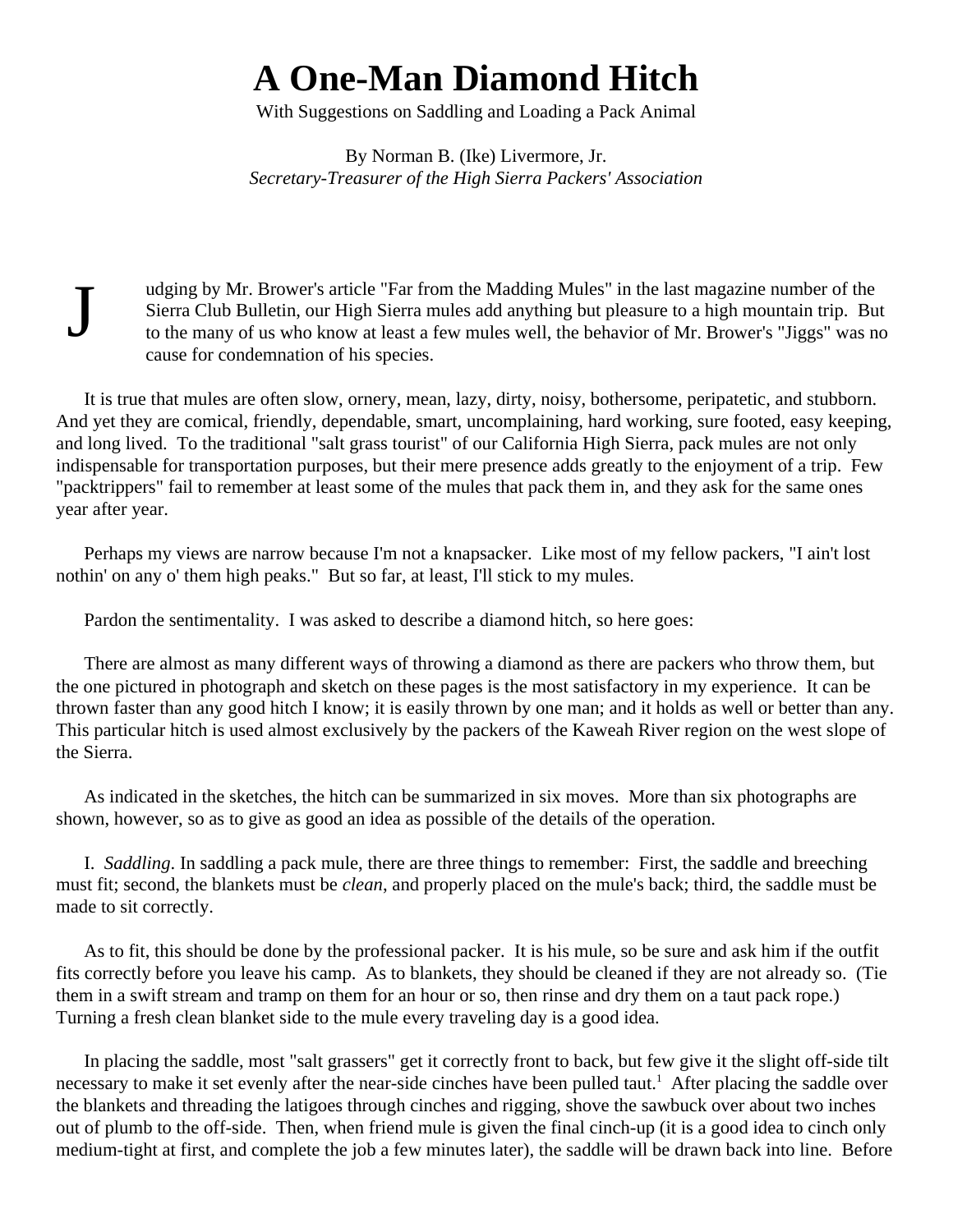## A One-Man Diamond Hitch

loading, always check up to see if the saddle sits square, and see that your judgment is not influenced by a mule who is standing unevenly, due either to uneven terrain, or "just plain orneriness," as some people would opine.

2. *Loading.* Having saddled the animal, he should be loaded and started on his way as soon as possible. If loads are figured out scientifically in advance, this is an easy matter. If not, it causes much delay.

The only special thing to remember in loading a mule is always to load the off-side kyack first.<sup>2</sup> This is to facilitate unpacking at the end of the day, when the hitch is thrown off from the near side and the near-side kyack is removed without having to go around the mule to take off the off-side kyack first. (Which would be necessary if the off-side kyack were loaded last, because its ears would overlap and prevent the prior removal of the near-side kyack.) $3$ 

Other than this, common sense is the only requirement. The less topheavy a pack, the better it rides; the more convenient the articles of the top pack, the better for the mule. Some people take anything to the mountains from a rubber bathtub to an eight-foot casting pole or a suitcase. In placing such unhandy articles on a mule's pack, care must be taken to see that they balance correctly and will ride well under the hitch. In specially difficult cases, different hitches are often used, but it would be superfluous to describe them here because they are the exception rather than the rule.

In general, the most important thing is to have evenly balanced kyacks, and not too heavy. Any time the total load goes over 175 pounds, the danger sign is up as far as the mule's back is concerned. The kyacks or slings should balance evenly at not over 70 pounds apiece and the top pack should be limited to an additional 35 pounds of bedding, chairs, furniture, etc. In practice, of course, animals are often loaded a great deal heavier. "Bogus," one of my favorite mules, packed a 360-pound stove up to Cahoon lookout in Sequoia National Park. In the early days, a mule packed a 600-pound piece of machinery in to Mineral King But these cases are exceptions. No packer likes to load his mules heavily. In Wyoming, where they pack horses instead of mules, and the country is not as rough, they rarely put over 150 pounds on an animal.

3. *Throwing the hitch*. I. As indicated in *figure I* and phot*ograph I*, the first move is to face the mule on the near side, and lay the pack rope across the top of the pack from front to back (throwing the "front-to-back" rope). The cinch and most of the pack rope are simply left in a heap on the ground to one's left, while the end of the rope hangs down about to the ground near the mule's left hind leg— *photograph 2*.

2. The next move is indicated by *figure 2* and *photographs 2* and *3* As shown in *photograph 2* the cinch is picked up from the ground and thrown straight across the pack from the near to the off side (throwing the "sideto-side" rope). The cinch is then drawn up underneath with the left hand—*photograph 3*

3. The next move is indicated by *figure 3* and phot*ographs 4, 5,* and *6*. Here the cinch is centered in the middle of both kyacks, the side-to-side rope is hooked into the cinch, and the latter is pulled up fairly snug—*photograph 4*. The side-to-side rope is then brought up and doubled to the left of itself till it reaches the "front-to-back" rope, where it is tucked under itself—*photographs 5* and *6*.

4. The fourth move—*figure 4* and *photographs 7* and *8*—consists of pulling the "front-to-back" rope up from under the loop formed by the double "side-to-side" rope. This is perhaps the hardest step to master. Remember to pull the underlying "front-to-back" rope up, through, and towards you as you face the mule's near side.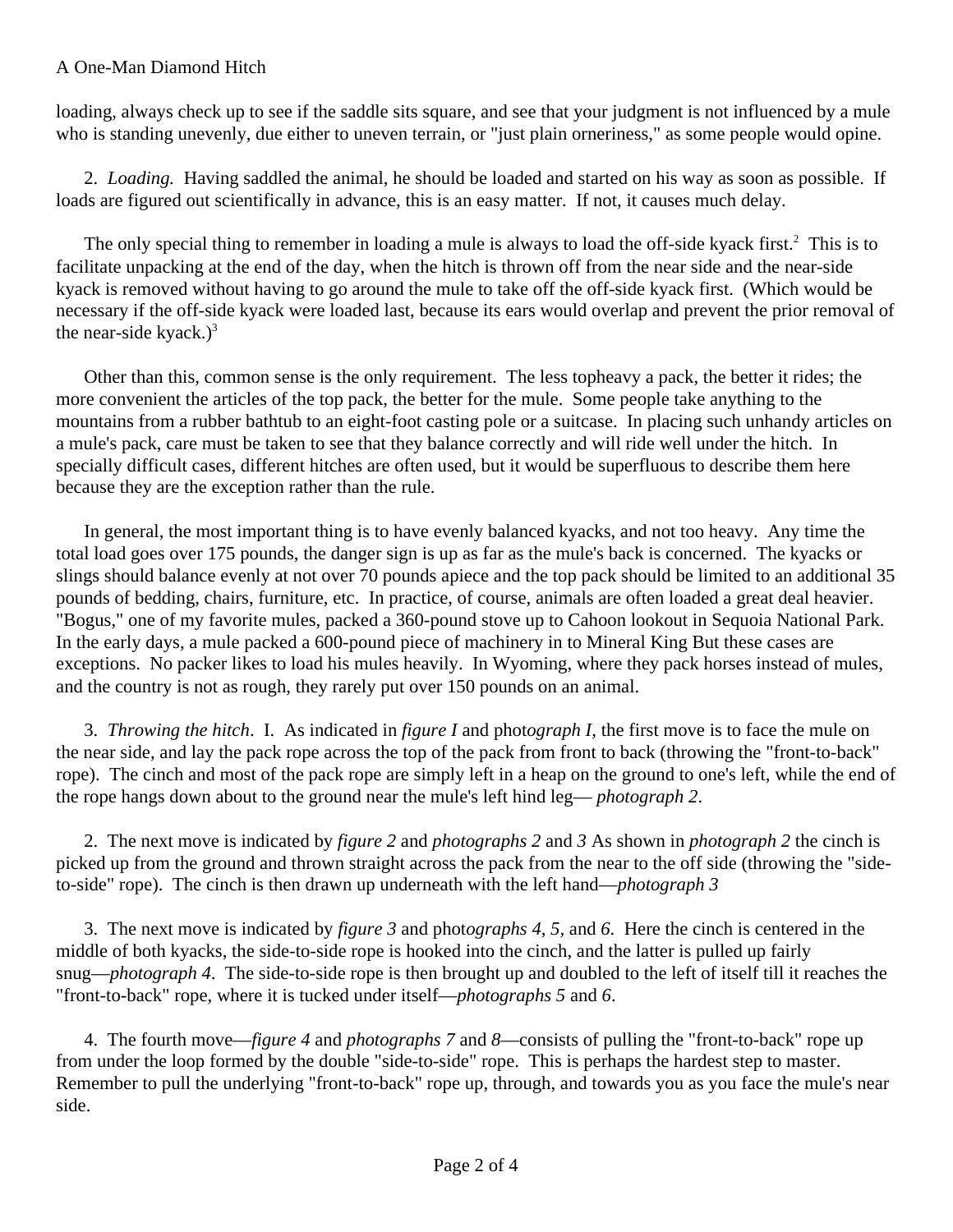

Diagrams Explanatory of the One-Man Diamond Hitch Sketches by Rex Hardy